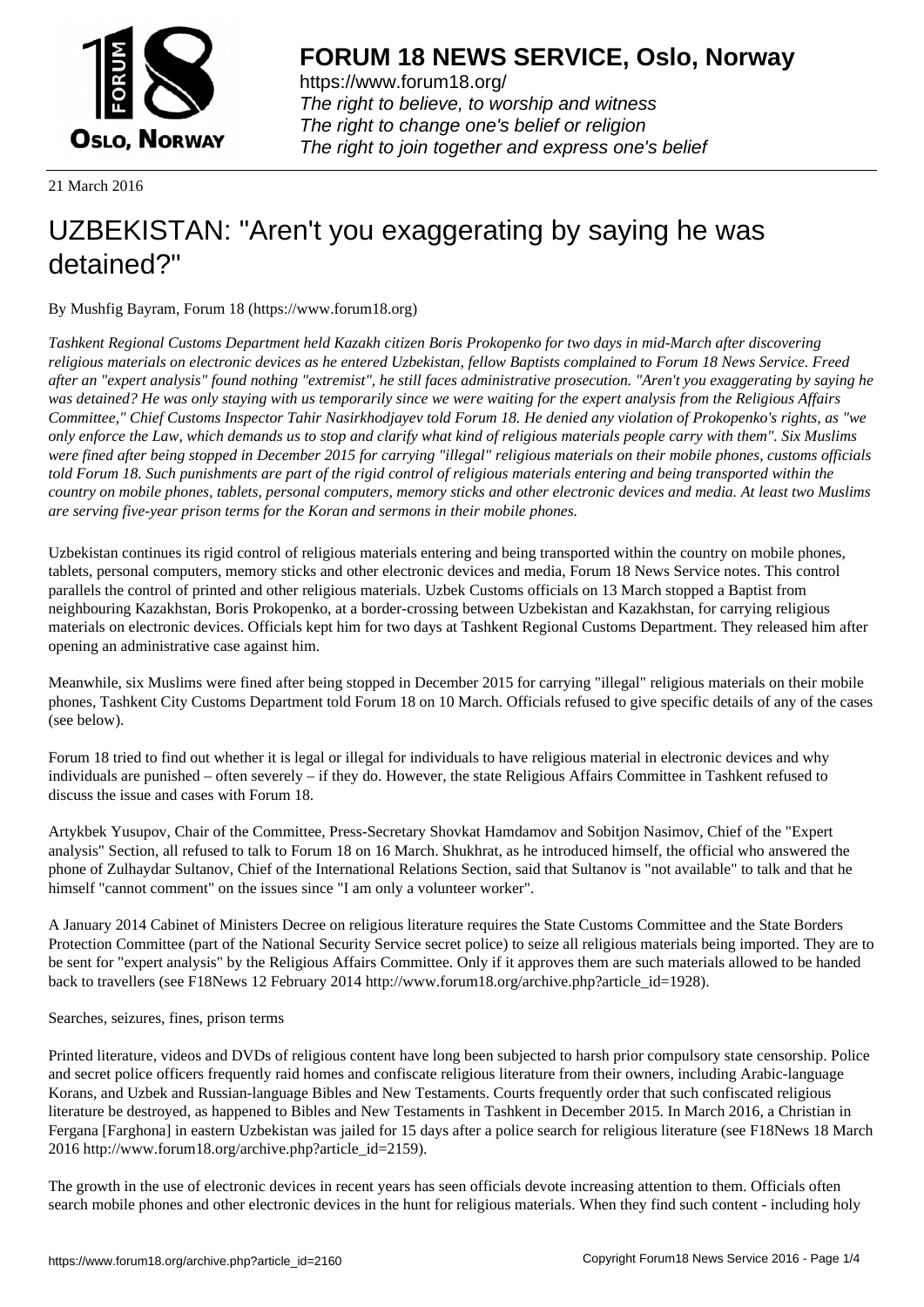Prisoner of conscience Zuboyd Mirzorakhimov, a Tajik citizen arrested in Uzbekistan in 2013 for carrying the Koran and Muslim sermons on his mobile phone, is serving a five-year prison term. Also serving a five-year prison term handed down in 2014 is Zoirjon Mirzayev, originally from Fergana. He was arrested at a Tashkent Region train station on returning from Russia to his native Uzbekistan, after customs officials found 29 sermon recordings (see F18News 17 February 2016 http://www.forum18.org/archive.php?article\_id=2149).

In 2015 the authorities stopped the import of 50,000 religious materials into Uzbekistan and opened 1,200 cases, the state news agency UzA on 11 January 2016 cited State Customs and other state agencies as declaring. "Extremist religious materials were found on mobile electronic devices of many citizens traveling back from abroad," it complained.

Two individuals were stopped at Tashkent airport after religious sermons were found in their phones, while two more individuals were stopped at a train station after materials officials claim were "extremist" were found in their phones (see below).

In another instance, an Uzbek citizen who returned to the country in late 2015 was fined for religious content in a mobile phone, friends told Forum 18, asking that the individual not be identified. Officers had discovered the religious materials when the mobile phone was checked as the individual re-entered the country. An administrative case was prepared and a court fined the individual 30 times the minimum monthly wage, 3,907,200 Soms.

However, when an officer at a regional airport discovered Christian materials in an individual's mobile phone in early 2016, the officer merely deleted the material before handing back the phone, the individual told Forum 18.

Also Police in Samarkand Region in summer 2015 stopped two Jehovah's Witnesses in a park for carrying a tablet device which contained religious materials. A Samarkand Court then fined the two (see below).

Two day detention, administrative case for religious materials on device

On 13 March Uzbek Customs officials stopped Prokopenko, a Kazakhstan citizen, at Gisht-Kuprik border-crossing point between Uzbekistan and Kazakhstan, his fellow Council of Churches Baptists told Forum 18 on 16 March.

Prokopenko, who came to visit Baptist friends in Uzbekistan, was stopped "because customs officials found a leaflet in his pocket during a search. The leaflet had the word Christ on it, and so the officials took him to a separate room, where his luggage was thoroughly checked." Officials then found that the electronic book and memory stick he carried with him had on them Christian materials in Russian.

"Boris was taken from Gisht-Kuprik Station to the Tashkent Regional Customs Department in Tashkent City, and detained for two days," the Baptists complained. Customs officials sent his religious materials for an "expert analysis" at the state Religious Affairs Committee. Officials also opened an administrative case against him.

When they released him on 15 March, officials did, however, return Prokopenko's electronic book and memory stick as he left the Department, the Baptists added.

"Aren't you exaggerating by saying he was detained?"

Tahir Nasirkhodjayev, Chief Customs Inspector of the Department, told Forum 18 that an administrative case was opened against Prokopenko under Administrative Code Article 227-22 for not declaring that he carried with him religious materials. This carries a fine for individuals of five to ten times the minimum monthly wage and confiscation of the items. "But we may confine ourselves to only giving him a warning, since he is not an Uzbek citizen," he claimed.

Asked why his Department detained Prokopenko for two days, Inspector Nasirkhodjayev responded: "Aren't you exaggerating by saying he was detained? He was only staying with us temporarily since we were waiting for the expert analysis of his materials from the Religious Affairs Committee. And then we let him go after we received an answer that nothing extremist was found in his materials."

Asked if he does not think this a violation of Prokopenko's rights, Inspector Nasirkhodjayev replied: "No, because we only enforce the Law, which demands us to stop and clarify what kind of religious materials people carry with them." Asked whether he does not think the controls on religious literature enshrined in the Religion Law and the Cabinet of Ministers Decree violate the rights of individuals, he referred Forum 18 to the state Religious Affairs Committee. He refused to discuss the issue further.

Cases for religious sermons in mobile phones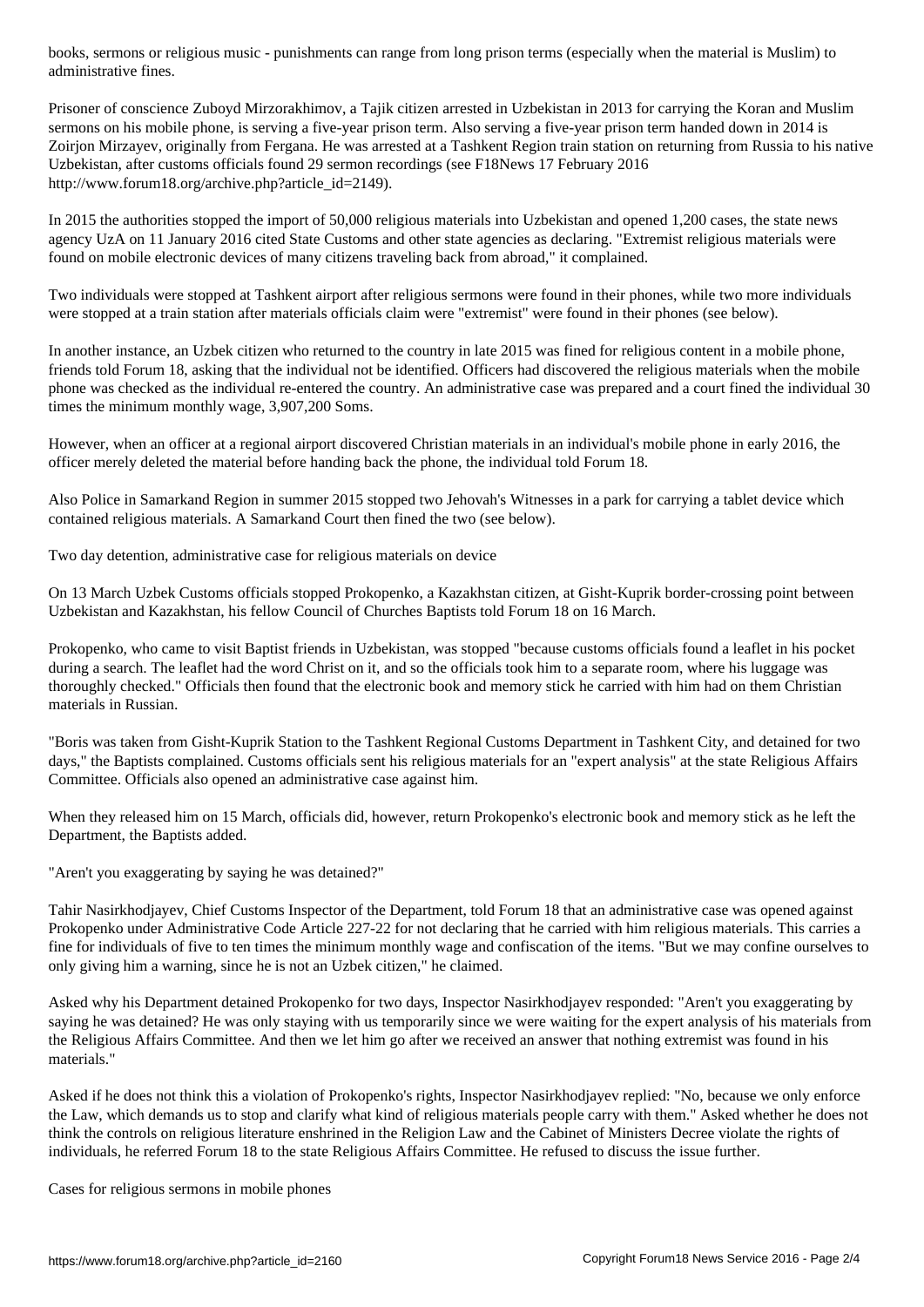airport discovered respectively ten and thirty "illegal" religious sermons on various topics, state-controlled news agency UzA on 11 January cited State Customs and other state agencies as declaring. Cases were opened against the two. UzA did not say when the incident occurred or whether the cases were administrative or criminal.

Asked what charges were brought against Khamidov and Salimov, officials of Tashkent City Airport Customs (no names were given) on 10 March referred Forum 18 to its Investigations Department. Investigator Ilhom (who did not give his last name) told Forum 18 the same day that Chief Investigator Akmal Jalilov was "not available at the moment" and asked it to call back in 30 minutes. Called back, the same officer told Forum 18: "Even if we are investigating the cases, we cannot inform you over the phone. Please send us a letter."

"Importing into Uzbekistan illegal religious materials on electronic devices"

Two individuals returning to Uzbekistan from Russia – identified as F. Bekmatov and Sh. Odilov - were stopped by customs officials at Keles train station in Tashkent, UzA also reported. Bekmatov was travelling from Moscow and Odilov from Ufa. Searches "revealed extremist religious video materials on the mobile phone propagating violence".

UzA did not identify the video materials, so it is impossible to find out whether the materials were indeed violent or not.

Cases were opened against both Bekmatov and Odilov. UzA did not say when the incident occurred or whether the cases were administrative or criminal.

Asked what charges were brought against Bekmatov and Odilov, Keles Station customs officials, who would not give their names, refused to discuss the cases. They referred Forum 18 on 10 March to Tashkent City Customs Investigations Department.

Asked about the cases against all four men, Shavkat Salihov, Chief of Tashkent City Customs Investigators, claimed to Forum 18 on 10 March he could not find "such names or such cases". However, he admitted that "six cases were opened in December 2015 for importing into Uzbekistan illegal religious materials on electronic devices". Salihov declined to give any names or more specific details of the cases but said that all cases were administrative and the punishments consisted of fines.

Asked whether he does not think the censorship is a violation of the rights of travellers, Salihov referred Forum 18 to the Religious Affairs Committee. "We as Customs organs only enforce the Law, and the Law makes the Religious Affairs Committee responsible for the import of any religious materials into the country. They must give their prior consent to any import."

Fined for religious materials in tablet device

On 2 July 2015, Judge O. Mannatov at Kattakurgan City Criminal Court of Samarkand Region punished two local Jehovah's Witnesses, Galina Podtikhova and Nilufar Bulatova, for carrying religious materials on their tablet device in a local park, Muzaffar Azykulov of the Court Chancellery told Forum 18 on 14 March 2016. Each was fined ten times the minimum monthly wage, 1,184,000 Soms, under Administrative Code Article 184-2.

Asked why the Court fined the two, Azykulov told Forum 18: "Police found religious materials on their tablet device." Asked why individuals cannot carry an electronic device containing religious materials on the street without committing an "offence", he refused to say. He also refused to put Forum 18 through to any other Court officials.

The two women appealed against the fines, but Samarkand Regional Court rejected these appeals on 23 July 2015.

The Police had stopped the two women in the park on 22 June 2015 after noticing that they carried a tablet device, Samarkand Regional Administration's official newspaper "Samarkand Herald" reported on 23 January 2016.

Shukhrat Anorov, the author of the report, described the Jehovah's Witnesses as "sectarians" whose "activity was stopped" by the Police. He attacked the Jehovah's Witness organisation saying that it is "aiming at enslaving the conscience of man". The report said that the tablet device was "confiscated for the benefit of the state by the Court decision," and that "illegal religious materials were stored on it". (END)

For a personal commentary by a Muslim scholar, advocating religious freedom for all as the best antidote to Islamic religious extremism in Uzbekistan, see http://www.forum18.org/Archive.php?article\_id=338.

For more background, see Forum 18's Uzbekistan religious freedom survey at http://www.forum18.org/Archive.php?article\_id=1862.

Full reports on freedom of thought, conscience and belief in Uzbekistan can be found at http://www.forum18.org/Archive.php?query=&religion=all&country=33.